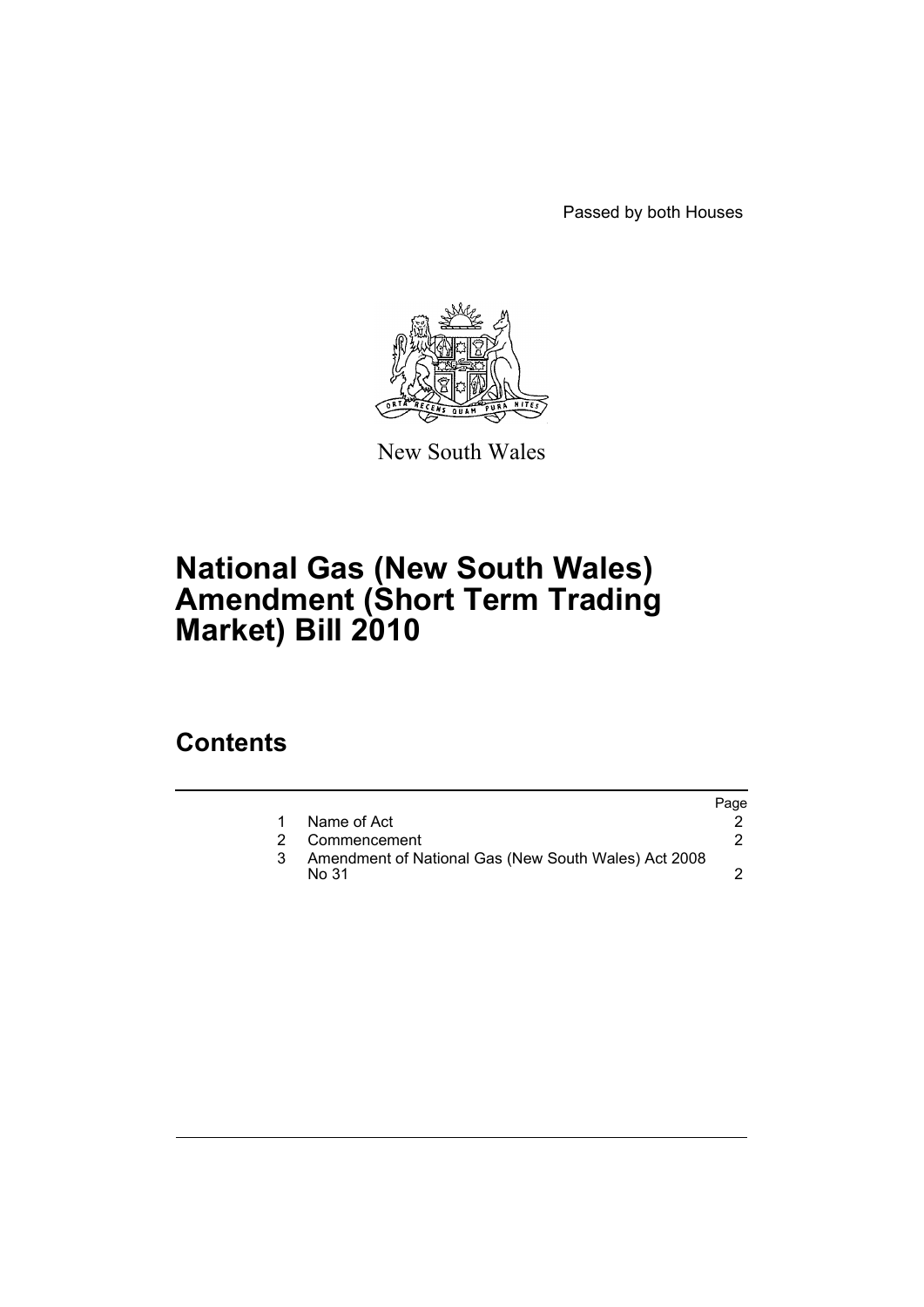*I certify that this public bill, which originated in the Legislative Assembly, has finally passed the Legislative Council and the Legislative Assembly of New South Wales.*

> *Clerk of the Legislative Assembly. Legislative Assembly, Sydney, , 2010*



New South Wales

# **National Gas (New South Wales) Amendment (Short Term Trading Market) Bill 2010**

Act No , 2010

An Act to amend the *National Gas (New South Wales) Act 2008* to adopt a national scheme for a short term trading market in natural gas.

*I have examined this bill and find it to correspond in all respects with the bill as finally passed by both Houses.*

*Assistant Speaker of the Legislative Assembly.*